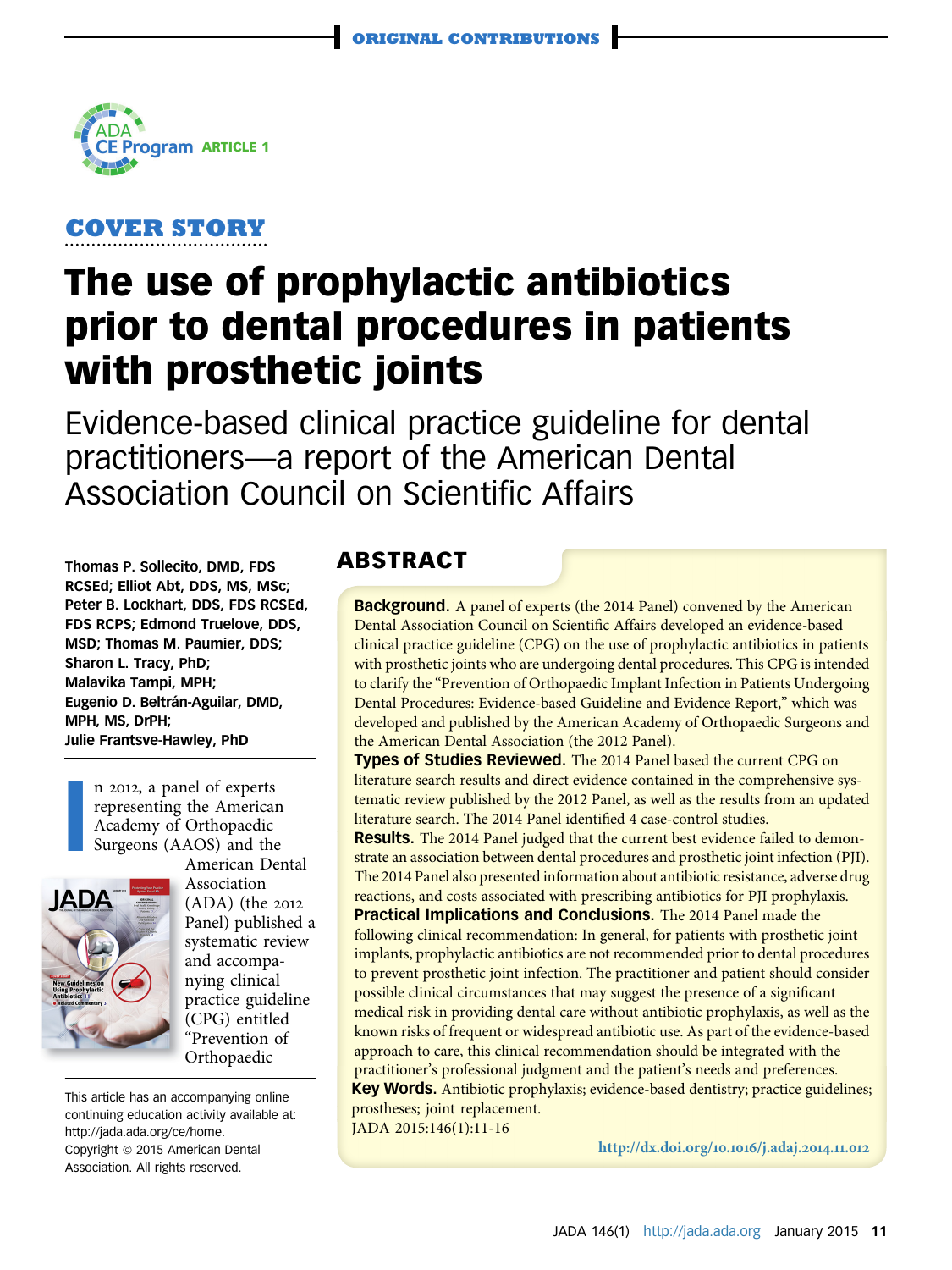Implant Infection in Patients Undergoing Dental Procedures: [E](#page-5-0)vidence-based Guideline and Evidence Report."<sup>1-3</sup> The 2012 Panel initially considered 222 questions concerning the relationship between dental procedures, bacteremia (as an intermediate outcome), and the risk of developing a prosthetic joint infection (PJI) as a clinical end point. The 2012 Panel published a comprehensive evidence-based guideline. The release of



this guideline was followed by calls to the ADA Member Service Center hotline request-

ing additional clarification, which indicated that this guideline was 1 of the top 2 issues of concern to dental practitioners. Therefore, the ADA's Council on Scientific Affairs convened a panel of experts (the 2014 Panel) to provide dental professionals with a more specific and practical set of guidelines, the results of which are included in this article.

The 2014 Panel considered the direct evidence linking a PJI with a dental procedure but did not reevaluate intermediate outcomes, including bacteremia<sup>[4](#page-5-0)</sup> from manipulation of oral mucosa. The full report of the 2012 Panel, which includes intermediate outcomes, is available online.<sup>[1](#page-5-0)</sup> The 2014 Panel addressed the following clinical question: For patients with prosthetic joints, is there an association between dental procedures and PJI, and, therefore, should systemic antibiotics be prescribed before patients with prosthetic joint implants undergo dental procedures? In this article, we present the evidence to answer this question and provide clinical recommendations.

## EVIDENCE REVIEW

Because the 20[1](#page-5-0)2 Panel<sup>1</sup> conducted a comprehensive search of the biomedical literature and screened the results of the search according to defined inclusion and exclusion criteria, the 2014 Panel chose to use the literature selected by the 2012 Panel as the foundation of this CPG. In addition, the 2014 Panel updated the literature search and screening process to identify additional evidence. The methods are presented in [Appendix](#page-6-0) 1 (available online at the end of this article). The 2014 Panel assessed each identified study according to the Critical Appraisal Skills Programme case-control critical appraisal tool<sup>[5](#page-5-0)</sup> and then summarized the body of evidence to determine the level of certainty in the effect estimate and corresponding strength of the recommendation. Details about the process for generating clinical recommendations are in [Appendix](#page-6-0) 2 (available online at the end of this article). The 2014 Panel did not conduct a meta-analysis because a meta-analysis of observational studies can produce precise, but possibly spurious, estimates of risk owing to the effects of confounding.<sup>[6](#page-5-0)</sup>

In their systematic review,<sup>[1](#page-5-0)</sup> the 2012 Panel identified 1 study that provided direct evidence about dental procedures as risk factors for developing prosthetic hip and knee implant infections. The study by Berbari and colleagues<sup>[7](#page-5-0)</sup> was a case-control study of  $339$  patients with infected hip or knee prostheses (cases), and the authors matched them with 339 patients who did not have infected hip or knee prostheses (controls) and who were hospitalized in an orthopedic service at the Mayo Clinic Care Network (Rochester, MN) from December 2001 through May 2006. The authors reviewed and abstracted information from dental records to determine the association between the dental procedures (exposure) and hip and knee infections. Exposure was measured within the previous 6 months and 2 years before hospital admission and classified as low-risk dental procedures (fluoride treatment, restorative dentistry, and endodontic treatment) and high-risk dental procedures (periodontal treatment, extractions, treatment of a dental abscess, oral surgery, and dental hygiene), as defined by Berbari and colleagues.

The authors controlled for confounding variables by matching control patients to case patients on the basis of joint arthroplasty location, resulting in exactly the same number of prosthetic hip  $(n = 164)$ and knee ( $n = 175$ ) replacements among cases and controls. The authors also controlled for confounding by providing each patient with a yes versus no propensity score regarding whether the patient had had a dental visit during the period of data abstraction. The score took into account several covariates including sociodemographic and behavioral information, comorbidities, and the American Society of Anesthesiologists score—that influenced a patient's propensity to visit a dentist. The authors also controlled for covariates such as antibiotic prophylaxis, sex, and joint effect. The regression models included all of these covariates and confounding variables.

The regression modeling used odds ratios (ORs), and the results showed no statistical association between having undergone high-risk dental procedures without antibiotics and PJIs at either 6-months (OR  $=$  0.8; 95% confidence interval [CI],  $0.4-1.7$  or 2-years (OR  $= 0.8$ ; 95% CI, 0.4-1.6) after the procedure. High-risk dental procedures with antibiotics were statistically significant at 6 months (OR = 0.5; 95% CI, 0.3-0.9), but not at 2 years (OR = 0.7; 95% CI, 0.5-1.1). All 4 of these ORs are below the null value of 1, indicating that case patients

ABBREVIATION KEY. AAOS: American Academy of Orthopaedic Surgeons. ADA: American Dental Association. CPG: Clinical practice guideline. PJI: Prosthetic joint infection.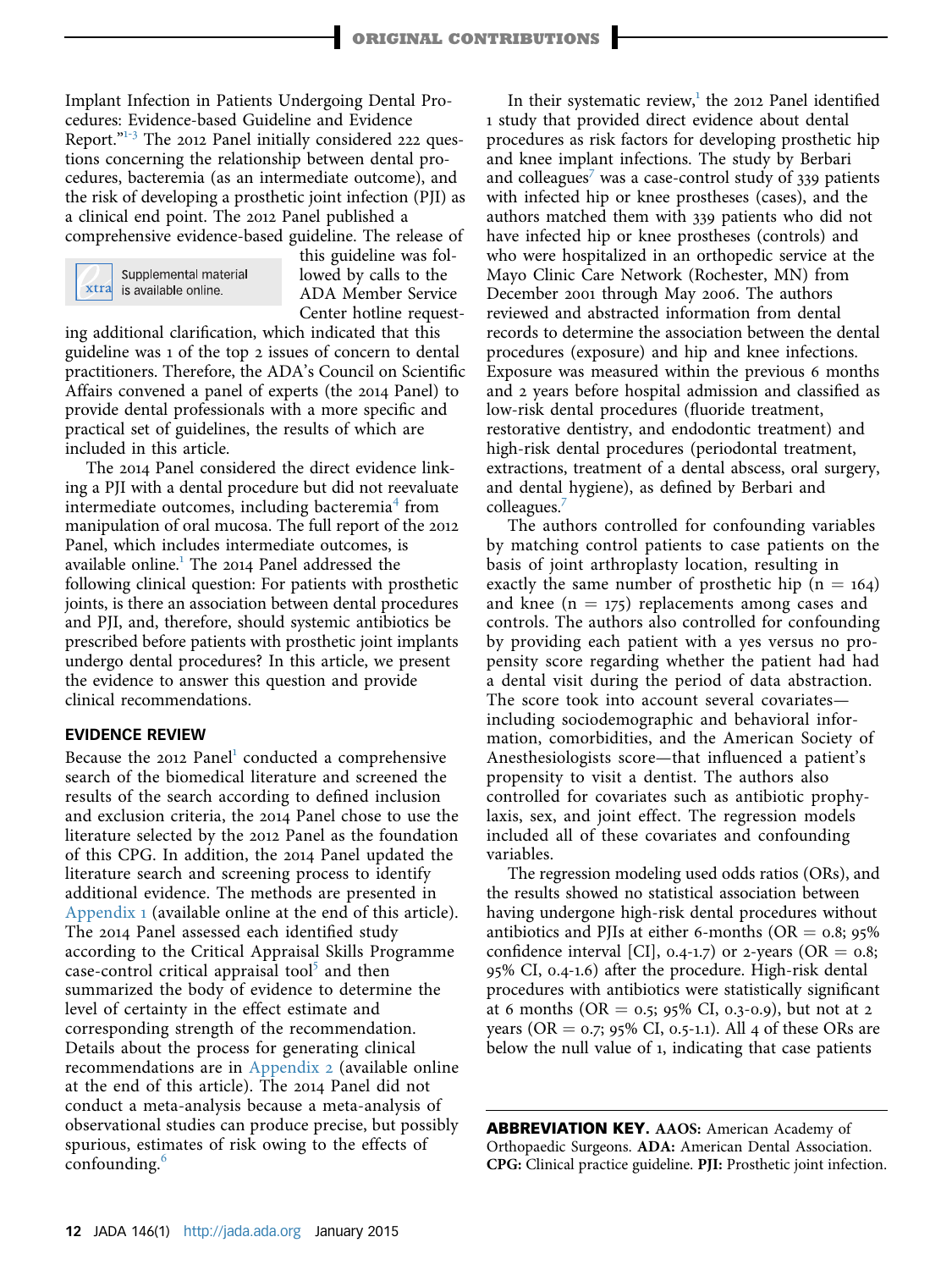had lower odds of having undergone dental procedures than did control patients.

The 2014 Panel identified 3 additional case-c[ontr](#page-5-0)ol studies via its updated literature search process. $8-10$  The first study was by Skaar and colleagues.<sup>[9](#page-5-0)</sup> They extracted data (International Classification of Diseases, Ninth Revision, Clinical Modification for procedures associated with hospital use in the United States: codes 81.5, 81.51, 81.52, 81.54, 81.56, 81.57, 81.80, 81.81, 81.84, 81.9, and 996.99) for the years 1997 through 2006 from the Medicare Current Beneficiary Survey. The nested case-control study included 168 participants who had undergone total arthroplasty—42 case participants who had PJIs matched according to age group, sex, and number of comorbid conditions with 126 control participants who did not. Dental data were based on patients' self-reports, which are susceptible to recall bias. The authors reported that control participants were more likely to have undergone invasive dental procedures than were case participants, although this result was not significant (main results were expressed as time to event with hazard ratios [HRs] and association with ORs:  $HR = 0.78$  [95% CI, 0.18-3.39]; OR = 0.56 [95% CI, 0.18-1.74]; P = .45; neither the HR nor the OR was significant). Invasive dental procedures, as defined by Skaar and colleagues,<sup>[9](#page-5-0)</sup> included teeth cleaning (including periodontal procedures), extractions, and endodontic procedures. The authors noted that the statistical power for their study was low. Despite the risk of bias, the study results appeared to be valid, generalizable, and consistent with those of other related studies in which investigators failed to demonstrate an association between dental procedures and PJI.

The second study also was a nested case-control study in which Swan and colleagues<sup>[10](#page-5-0)</sup> addressed events associated with PJI. They identified 17 patients (of 1,641 who underwent arthroplasty between 1998 and 2006 in a tertiary referral center) in whom PJI developed more than 3 months postoperatively. The authors identified 51 control patients from a central institutional audit database, but it was unclear whether case and control participants were demographically similar. In addition, there was high susceptibility for recall bias because the exposure data were collected via telephone. The 2 factors most associated with PJI were having cellulitis or having more than 4 comorbidities. The authors used data for dental procedures as published in the article to create a  $2\times2$  table and calculate the OR as 1.53 (95% CI, 0.13-18.03). We did not calculate a P value, but the CI was wide enough and includes the null value of 1; therefore, it failed to demonstrate an association between dental procedures and PJI.

The third study was a nested case-control study in which Jacobson and colleagues $\delta$  recruited case participants from approximately 2,700 patients with prosthetic knee or hip joints that had been placed in 1 of 2 hospitals from 1970 through 1983. The authors

identified 30 case participants with late  $(> 6$  months after implant placement) PJI and 100 control patients, although it was unclear whether or how the control patients were matched with the case patients. The authors reviewed dental charts, but they did not mention masking of data abstractors or the types of dental procedures that were performed. The authors did not account for any confounding factors such as age, sex, smoking status, or medical conditions. The authors performed a Fisher exact test, and from the published data we calculated an OR of 0.07 (95% CI, 0.01-0.56). This result provided evidence that there is an association between dental procedures and PJI; however, the OR and Fisher exact test results implied that those undergoing dental procedures were at lower risk of developing PJI. The methodological limitations of this study affect the validity and generalizability of its results; furthermore, the results are inconsistent with other studies in which investigators failed to show an association between dental procedures and PJI.

#### CLINICAL RECOMMENDATION AND RATIONALE

Using [eTable](#page-6-0) 1 (available online at the end of this article) as a guide, the 2014 Panel judged with moderate certainty that there is no association between dental procedures and the occurrence of PJIs. The 2014 Panel made this judgment on the basis of the following 2 considerations. The first was consistency between results, in that the results of 3 of 4 studies failed to show an association between dental procedures and PJI, and the results of the fourth study showed a protective effect of dental procedures on PJI. The second was that although the number of studies was limited, it is unlikely that the results of the additional studies would have changed the conclusion. The 2014 Panel made the assumption that the evidence regarding hip and knee joint infections can be extrapolated to all joints on the basis of the morphologic and physiological characteristics of the tissues involved. This extrapolation is necessary for clinical relevance because, to our knowledge, no studies have been published addressing the relationship between dental treatment and infections of other types of prosthetic joints. Using the ADA's methods for generating clinical recommendation statements as described in [eTable](#page-6-0) 2 (available online at the end of this article), when there is moderate certainty of no association, the strength of the recommendation is *against*. The term *against* means that evidence suggests not implementing this intervention or discontinuing ineffective procedures ([eTable](#page-6-0) 3, available online at the end of this article).

On the basis of this rationale, the 2014 Panel makes the following clinical recommendation as depicted in the Sidebar at the end of the article: In general, for patients with prosthetic joint implants, prophylactic antibiotics are not recommended prior to dental procedures to prevent prosthetic joint infection. The practitioner and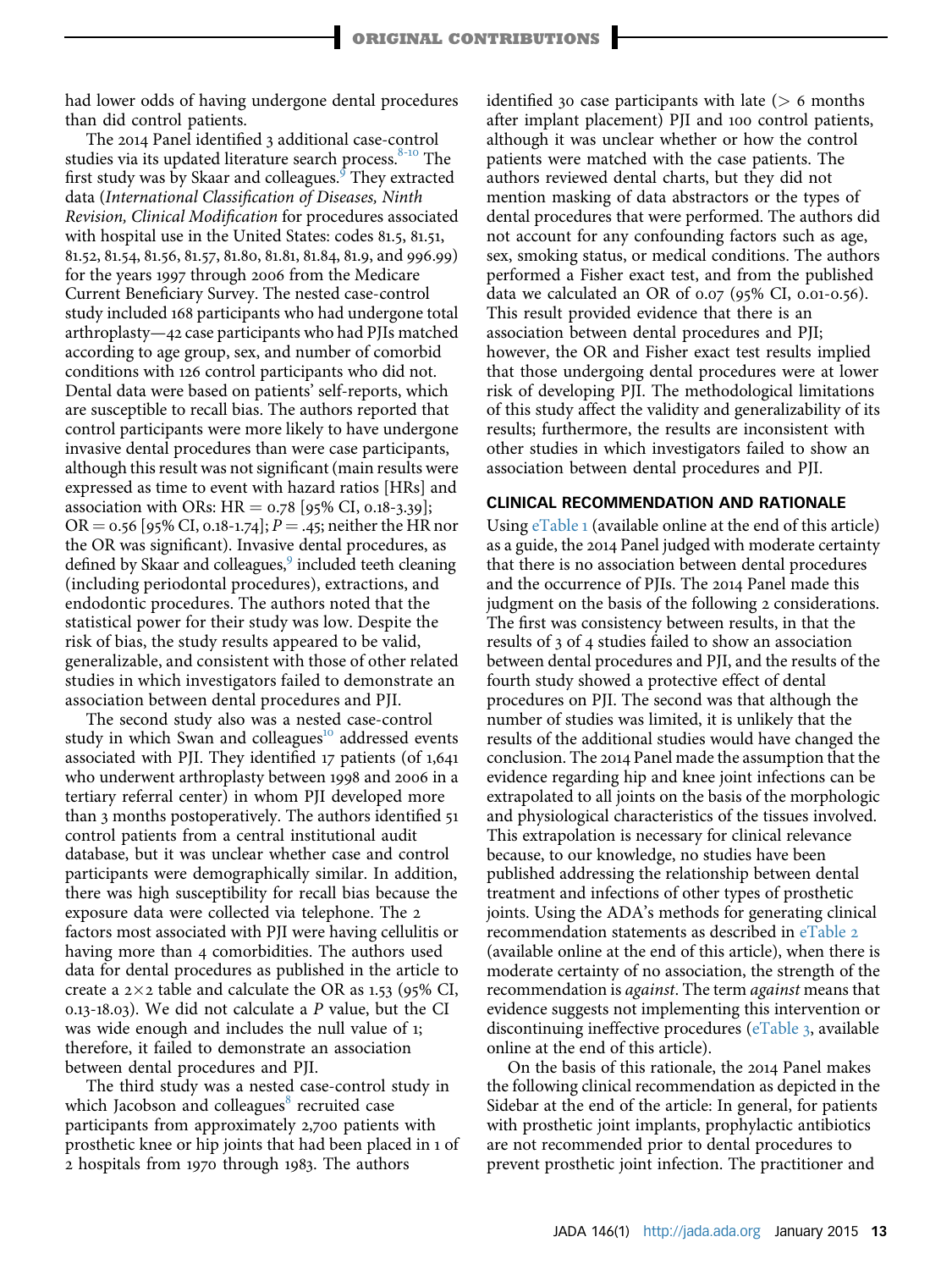patient should consider possible clinical circumstances that may suggest the presence of a significant medical risk in providing dental care without antibiotic prophylaxis, as well as the known risks of frequent or widespread antibiotic use.

This report is intended to assist practitioners with making decisions about the prophylactic use of antibiotics to prevent PJIs. The recommendations in this document are not intended to define a standard of care and rather should be integrated with the practitioner's professional judgment and the patient's needs and preferences.

### RISK FACTORS FOR DEVELOPING PROSTHETIC JOINT INFECTION INDEPENDENT OF DENTAL PROCEDURES

One case-control study<sup>[7](#page-5-0)</sup> identified a number of nondental risk factors for developing PJI. In this study, Berbari and colleagues $\bar{z}$  evaluated both preoperative and postoperative factors associated with PJI. The most clinically relevant of these factors were postoperative, especially wound drainage after arthroplasty ( $OR = 18.7$ ; 95% CI, 7.4-47.2). Other postoperative factors associated with PJI were wound hematoma after arthroplasty  $(OR = 2.5; 95\% \text{ CI}, 1.3-9.5)$  and postoperative urinary tract infection (OR = 2.7; 95% CI, 1.04-7.1). The OR for surgical site infection could not be calculated because there were no PJIs among the control subjects. Thus, the patients at the highest risk of developing PJI had drainage, an infection, or both after undergoing arthroplasty. There were no data regarding whether use of prophylactic antibiotics decreased the risk of developing PJIs in patients with these specific postoperative conditions.

Other conditions, as defined by Berbari and colleagues, $\frac{7}{7}$  $\frac{7}{7}$  $\frac{7}{7}$  with significant ORs (ranging from 1.8 to 2.2) for PJI independent of dental procedures, were preoperative factors including prior operation/ arthroplasty on the index joint, diabetes mellitus, and/or being immunocompromised (defined<sup> $7$ </sup> as rheumatoid arthritis or current use of systemic steroids/ immunosuppressive drugs or diabetes mellitus or presence of a malignancy or a history of chronic kidney disease). However, the magnitude of these ORs may not be clinically relevant. Observational studies such as those with a case-control design do not involve the use of randomization and are more prone to the effects of bias and confounding. Therefore, some epidemiologists maintain that in case-control studies significant ORs of less than 4 may not be large enough to be clinically relevant.<sup>[11](#page-5-0)</sup> The upper limit of the  $95\%$  CIs for the preoperative factors did not include values of 4 or greater in the results of the case-control study by Berbari and colleagues.<sup>[7](#page-5-0)</sup> Thus, although these factors were significant, the effects of these medical conditions on the risk of developing PJI may not be clinically relevant. Independent of having undergone a dental

procedure, it appears that postoperative factors such as drainage or infection after undergoing arthroplasty were associated more strongly with PJI than are having undergone previous surgery or arthroplasty of the index joint, being immunocompromised, or having a medical condition such as diabetes mellitus.

### FURTHER CONSIDERATIONS

The following considerations contribute to the argument against antibiotic prophylaxis.

Antibiotic resistance. There is a long-standing and increasing concern that repeated exposure to antibiotics is a risk factor for the development of resistant bacterial spe[cies](#page-5-0) (for example, penicillin-resistant streptococci).<sup>12-14</sup>

Adverse drug reactions. Although there are no data regarding the risk of developing a drug reaction from 1 dose of amoxicillin prescribed to prevent a distant site infection such as PJI, older data involving prophylaxis regimens that included intramuscular injections and multiple oral doses suggest that more people who are given antibiotic prophylaxis would experience drug reactions from penicillin-type drugs some of which may be fatal—than would be prevented from developing PJI. $^{15}$  $^{15}$  $^{15}$  Of all allergens, penicillin is the most frequent medication-related cause of anaphylaxis in humans, and its use is the cause of approximately 75% of fatal anaphylaxis cases in the United States each year.<sup>[16](#page-5-0)</sup> Other potential antibiotic-associated adverse reactions include nausea, vomiting, and diarrhea. There also is an increased risk of experiencing adverse reactions with increasing patient age (that is, in patients 70 years or older), $^{17}$  $^{17}$  $^{17}$  which is compounded by the increased frequency of arthroplasty in older patient cohorts.<sup>[18](#page-5-0)</sup>

Prolonged treatment with antibiotics is associated with infections secondary to changes in the gastrointestinal microbial flora, which includes that involved in the development of oral thrush. For example, Clostridium difficile infection potentially can cause pseudomembranous colitis after patients are prescribed antibiotics to treat other infections.<sup>[19](#page-5-0)</sup> Recognizing that a single dose of antibiotics for prophylaxis of PJI is unlikely to cause a *C difficile* infection, comprehensive dental care often involves multiple appointments over a short period. In addition, patients may have taken antibiotics for other medical conditions in the past, increasing their risk of experiencing changes in the gastrointestinal flora. The Centers for Disease Control and Prevention has estimated that annually there are approximately 250,000 people with C difficile infections that require hospitalization or already affect hospitalized patients, resulting in 14,000 deaths per year.[20](#page-5-0) Investigators have identified clindamycin, cephalosporins, and fluoroquinolones as the inducing agents. $19$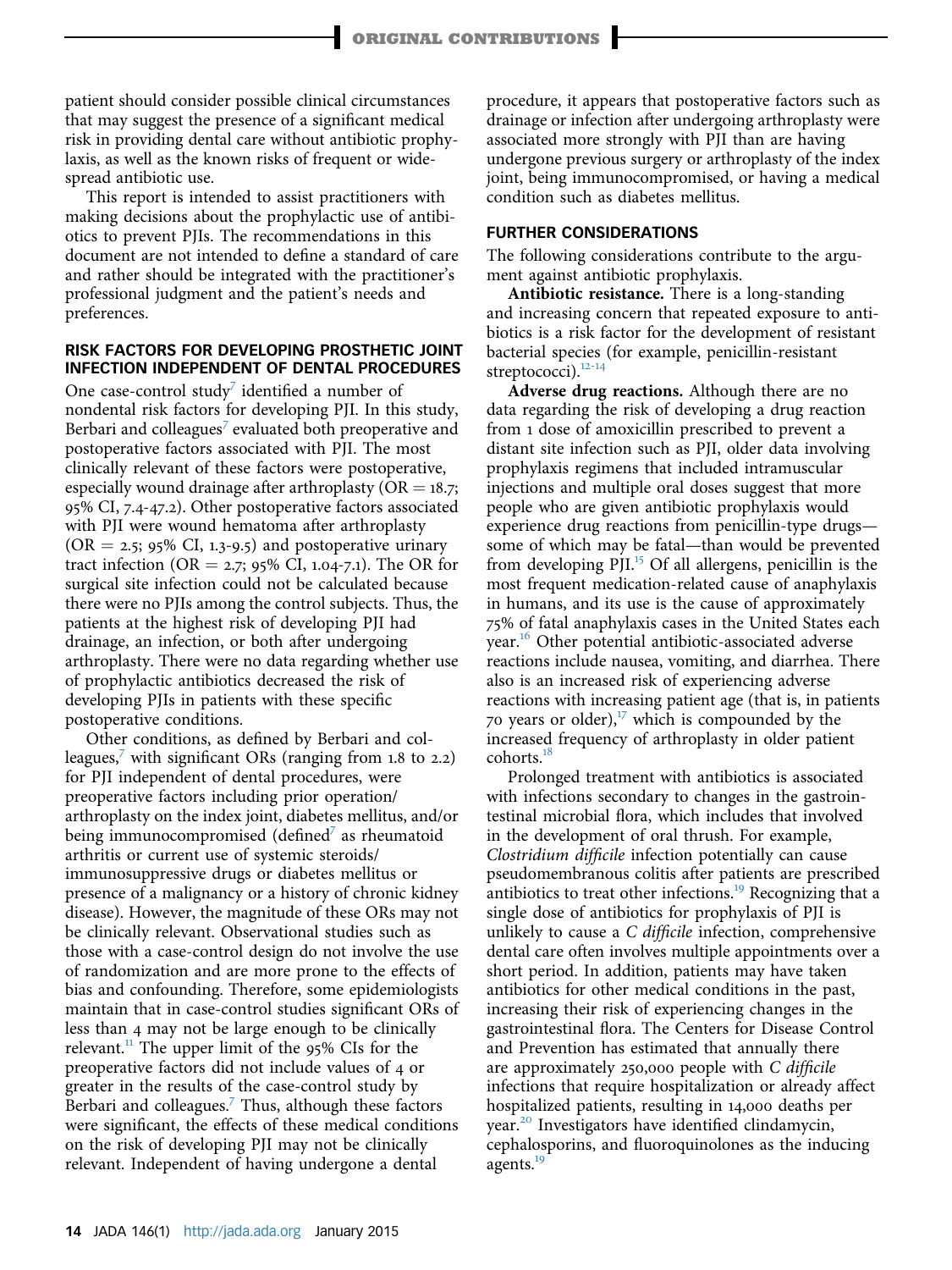Cost. The results of a 2013 report indicate that the annual cost of amoxicillin administered to patients with hip and knee prostheses before dental procedures in the United States may exceed \$50 million.<sup>2</sup>

#### **CONCLUSIONS**

Evidence fails to demonstrate an association between dental procedures and PJI or any effectiveness for antibiotic prophylaxis. Given this information in conjunction with the potential harm from antibiotic

use, using antibiotics before dental procedures is not recommended to prevent PJI. Additional casecontrol studies are needed to increase the level of certainty in the evidence to a level higher than moderate.  $\blacksquare$ 

#### SUPPLEMENTAL DATA

Supplemental data related to this article can be found at [http://dx.doi.org/](http://dx.doi.org/10.1016/j.adaj.2014.11.012)10.1016/j.adaj.2014.11.012.

# Management of patients with prosthetic joints undergoing dental procedures

#### **Clinical Recommendation:**

In general, for patients with prosthetic joint implants, prophylactic antibiotics are not recommended prior to dental procedures to prevent prosthetic joint infection.

For patients with a history of complications associated with their joint replacement surgery who are undergoing dental procedures that include gingival manipulation or mucosal incision, prophylactic antibiotics should only be considered after consultation with the patient and orthopedic surgeon.\* To assess a patient's medical status, a complete health history is always recommended when making final decisions regarding the need for antibiotic prophylaxis.

#### **Clinical Reasoning for the Recommendation:**

- There is evidence that dental procedures are not associated with prosthetic joint implant infections.
- There is evidence that antibiotics provided before oral care do not prevent prosthetic joint implant infections.
- There are potential harms of antibiotics including risk for anaphylaxis, antibiotic resistance, and opportunistic infections like Clostridium difficile
- The benefits of antibiotic prophylaxis may not exceed the harms for most patients.
- The individual patient's circumstances and preferences should be considered when deciding whether to prescribe prophylactic antibiotics prior to dental procedures.

Copyright © 2014 American Dental Association. All rights reserved. This page may be used, copied, and distribute<br>for non-commercial purposes without dotaining prior approval from the ADA. Any other use, copying, or distrib

ADA. Center for Evidence-Based Dentistry"

Dr. Sollecito is the chair and a professor of oral medicine, Department of Oral Medicine, School of Dental Medicine, University of Pennsylvania, Philadelphia, PA, and the chief, Oral Medicine Division, University of Pennsylvania Health System, Philadelphia, PA. He was the chair of the 2014 panel.

Dr. Abt is an attending staff member, Department of Dentistry, Advocate Illinois Masonic Medical Center, Chicago, IL.

Dr. Lockhart is a professor and chair emeritus, Department of Oral Medicine, Carolinas Medical Center, Charlotte, NC.

Dr. Truelove is a professor and the chief of Clinical Services, Department of Oral Medicine, School of Dentistry, University of Washington, Seattle, WA, and the chair of the American Dental Association Council on Scientific Affairs, Chicago, IL.

Dr. Paumier is a general dentist in private practice and a member of the faculty of the general practice dental residency program, Mercy Medical Center, Canton, OH.

Dr. Tracy is an assistant director, Center for Evidence-Based Dentistry, American Dental Association, 211 E. Chicago Ave., Chicago, IL 60611, e-mail [tracys@ada.org.](mailto:tracys@ada.org) Address correspondence to Dr. Tracy.

Ms. Tampi is a research assistant, Center for Evidence-Based Dentistry, American Dental Association, Chicago, IL.

Dr. Beltrán-Aguilar is a senior director, Center for Scientific Strategies & Information, American Dental Association, Chicago, IL.

Dr. Frantsve-Hawley was a senior director, Center for Evidence-Based Dentistry, American Dental Association, Chicago, IL, when this article was written. She now is executive director, American Association of Public Health Dentistry, Springfield, IL.

Disclosure. None of the authors reported any disclosures.

The 2014 Panel acknowledges the efforts of the following people and organizations for their reviews and comments. This acknowledgment does not imply their endorsement of the final article. Dr. Larry M. Baddour, Infectious Diseases, Mayo Clinic, Rochester, MN; Dr. Jennifer L. Cleveland, Centers for Disease Control and Prevention, Atlanta, GA; Dr. Erika J. Ernst, Society of Infectious Diseases Pharmacists, Austin, TX; Dr. Jennifer Frost, American Academy of Family Physicians, Leawood, KS; Dr. John Hellstein, University of Iowa, Iowa City, IA; Dr. Catherine Kilmartin, University of Toronto, Ontario, Canada; Dr. Radi Masri, American College of Prosthodontists, Chicago, IL; Dr. Louis G. Mercuri, The American Association of Oral and Maxillofacial Surgery, Rosemont, IL; Dr. Bryan Michalowicz, University of Minnesota, Minneapolis, MN; Dr. Douglas Osmon, Infectious Diseases, Mayo Clinic, Rochester, MN; Dr. Javad Parvizi, American Association of Hip and Knee Surgeons, Rosemont, IL; Dr. Bruce Pihlstrom, University of Minnesota, Minneapolis, MN; Dr. David Sarrett, American Dental Association Council on Dental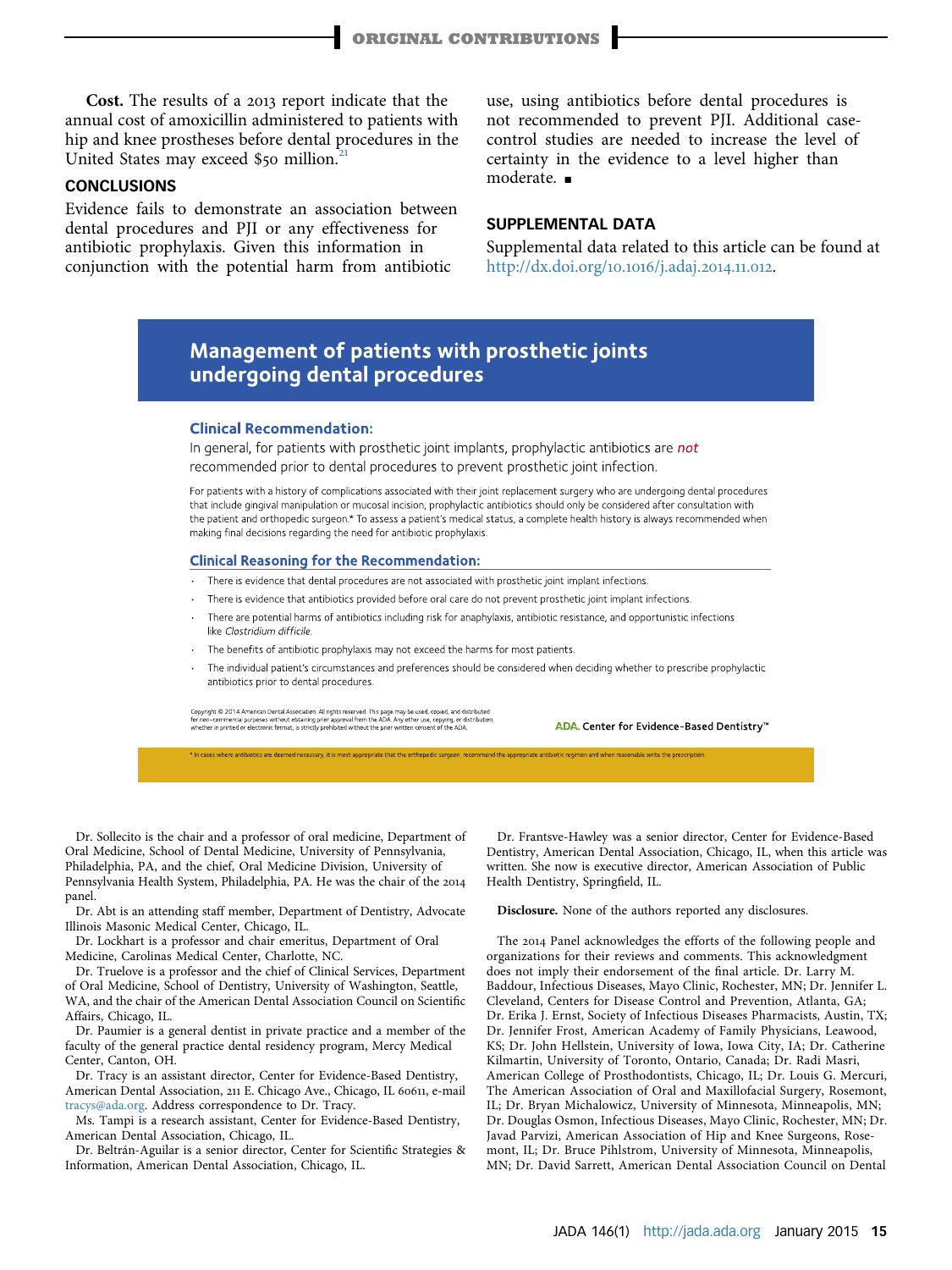<span id="page-5-0"></span>Education and Licensure, Chicago, IL; Dr. Ann Eshenaur Spolarich, American Dental Hygienists' Association, Chicago, IL; Dr. Mark J. Steinberg, The American Association of Oral and Maxillofacial Surgery, Rosemont, IL; Dr. Euan Swan, Canadian Dental Association, Ottawa, Ontario, Canada; Dr. James A. H. Tauberg, American Dental Association Council on Communications, Chicago, IL; Dr. Terry G. O'Toole, American Dental Association Council on Dental Practice, Chicago, IL; Dr. C. Rieger Wood III, American Dental Association Council on Dental Benefits Program, Chicago, IL; Society for Healthcare Epidemiology of America Guidelines Committee, The Society for Healthcare Epidemiology of America, Arlington, VA.

1. American Academy of Orthopaedic Surgeons; American Dental Association. Prevention of orthopaedic implant infection in patients undergoing dental procedures: evidence-based guideline and evidence report. Rosemont, IL: American Academy of Orthopaedic Surgeons; 2012. Available at: [www.aaos.org/research/guidelines/PUDP/PUDP\\_guideline.](http://www.aaos.org/research/guidelines/PUDP/PUDP_guideline.pdf) [pdf.](http://www.aaos.org/research/guidelines/PUDP/PUDP_guideline.pdf) Accessed September 20, 2014.

2. Rethman MP, Watters W 3rd, Abt E, et al; American Academy of Orthopaedic Surgeons; American Dental Association. The American Academy of Orthopaedic Surgeons and the American Dental Association clinical practice guideline on the prevention of orthopaedic implant infection in patients undergoing dental procedures. J Bone Joint Surg Am. 2013;95(8):745-747.

3. Watters W 3rd, Rethman MP, Hanson NB, et al; American Academy of Orthopaedic Surgeons; American Dental Association. Prevention of orthopaedic implant infection in patients undergoing dental procedures. J Am Acad Orthop Surg. 2013;21(3):180-189.

4. Lockhart PB, Brennan MT, Sasser HC, Fox PC, Paster BJ, Bahrani-Mougeot FK. Bacteremia associated with toothbrushing and dental extraction. Circulation. 2008;117(24):3118-3125.

5. Critical Appraisal Skills Programme: making sense of evidence. Available at: [www.casp-uk.net/](http://www.casp-uk.net/). Accessed September 20, 2014.

6. Egger M, Smith GD, Altman DG. Systematic Reviews in Health Care: Meta-analysis in Context. 2nd ed. London, United Kingdom: BMJ; 2001.

7. Berbari EF, Osmon DR, Carr A, et al. Dental procedures as risk factors for prosthetic hip or knee infection: a hospital-based prospective casecontrol study (published correction appears in Clin Infect Dis. 2010;50[6]: 944). Clin Infect Dis. 2010;50(1):8-16.

8. Jacobson JJ, Millard HD, Plezia R, Blankenship JR. Dental treatment and late prosthetic joint infections. Oral Surg Oral Med Oral Pathol. 1986; 61(4):413-417.

9. Skaar DD, O'Connor H, Hodges JS, Michalowicz BS. Dental procedures and subsequent prosthetic joint infections: findings from the Medicare Current Beneficiary Survey. JADA. 2011;142(12):1343-1351.

10. Swan J, Dowsey M, Babazadeh S, Mandaleson A, Choong PF. Significance of sentinel infective events in haematogenous prosthetic knee infections. ANZ J Surg. 2011;81(1-2):40-45.

11. Straus SE, Glaziou P, Richardson WS, Haynes RB. Evidence-based Medicine: How to Practice and Teach It. 4th ed. Edinburgh, United Kingdom: Elsevier Churchill Livingstone; 2011.

12. Helovuo H, Hakkarainen K, Paunio K. Changes in the prevalence of subgingival enteric rods, staphylococci and yeasts after treatment with penicillin and erythromycin. Oral Microbiol Immunol. 1993;8(2): 75-79.

13. Leviner E, Tzukert AA, Benoliel R, Baram O, Sela MN. Development of resistant oral viridans streptococci after administration of prophylactic antibiotics: time management in the dental treatment of patients susceptible to infective endocarditis. Oral Surg Oral Med Oral Pathol. 1987;64(4): 417-420.

14. Lockhart PB, Brennan MT, Fox PC, Norton HJ, Jernigan DB, Strausbaugh LJ. Decision-making on the use of antimicrobial prophylaxis for dental procedures: a survey of infectious disease consultants and review. Clin Infect Dis. 2002;34(12):1621-1626.

15. Bor DH, Himmelstein DU. Endocarditis prophylaxis for patients with mitral valve prolapse: a quantitative analysis. Am J Med. 1984;76(4): 711-717.

16. Neugut AI, Ghatak AT, Miller RL. Anaphylaxis in the United States: an investigation into its epidemiology. Arch Intern Med. 2001;161(1):15-21. 17. Faulkner CM, Cox HL, Williamson JC. Unique aspects of antimi-

crobial use in older adults. Clin Infect Dis. 2005;40(7):997-1004.

18. Kurtz S, Ong K, Lau E, Mowat F, Halpern M. Projections of primary and revision hip and knee arthroplasty in the United States from 2005 to 2030. J Bone Joint Surg Am. 2007;89(4):780-785.

19. Bartlett JG. Narrative review: the new epidemic of Clostridium difficile-associated enteric disease. Ann Intern Med. 2006;145(10): 758-764.

20. Centers for Disease Control and Prevention. Antibiotic/antimicrobial resistance: threat report 2013. Atlanta: Centers for Disease Control and Prevention; 2013:6, 51. Available at: [www.cdc.gov/drugresistance/threat](http://www.cdc.gov/drugresistance/threat-report-2013/)[report-](http://www.cdc.gov/drugresistance/threat-report-2013/)2013/. Accessed September 21, 2014.

21. Lockhart PB, Blizzard J, Maslow AL, Brennan MT, Sasser H, Carew J. Drug cost implications for antibiotic prophylaxis for dental procedures. Oral Surg Oral Med Oral Pathol Oral Radiol. 2013;115(3):345-353.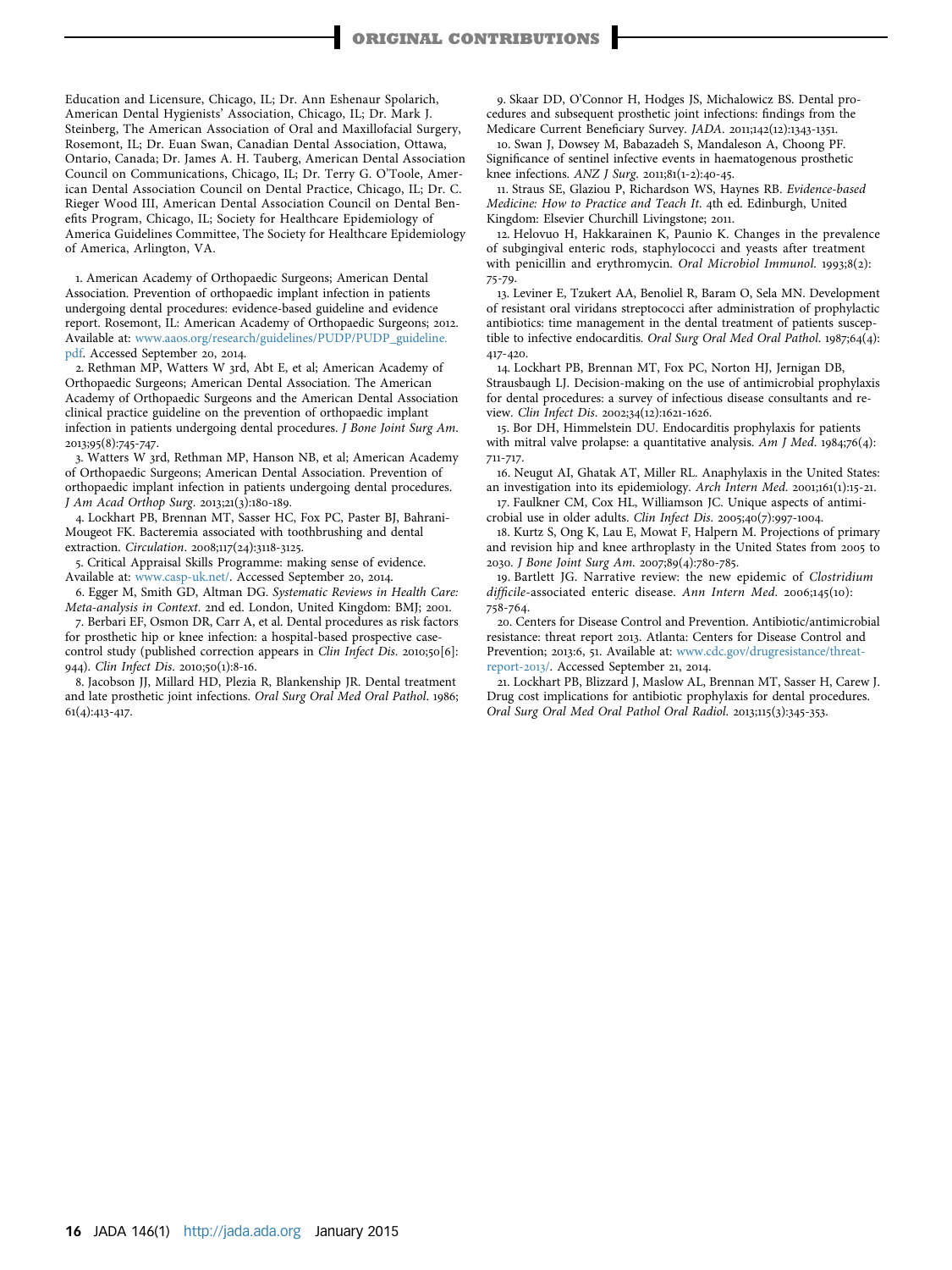## <span id="page-6-0"></span>Appendix 1 UPDATED LITERATURE SEARCH

We conducted an updated literature search in February 2014 by using the identical search strategy as that described in Appendix IV of the 2012 Panel's  $article<sup>1</sup>$  $article<sup>1</sup>$  $article<sup>1</sup>$  to identify any articles published since the previous search was conducted in 2011. The updated literature search and full-text review process compelled the 2014 Panel to review the list of articles excluded at the full-text stage in the 2012 Panel's manuscript (Table 58 in Appendix III of the 20[1](#page-13-0)2 Panel's article<sup>1</sup>) for the reason that they were retrospective. According to the study selection criteria, $<sup>1</sup>$  $<sup>1</sup>$  $<sup>1</sup>$  only retrospective case</sup> series were eligible for exclusion; therefore, the 2014 Panel judged that  $2$  additional case-control studies<sup>2,3</sup> that had been rejected should be included in the evidence. We screened all records independently and in duplicate. The eFigure shows the results of these searching and screening procedures. The articles that we excluded at the full-text stage are shown in eTable  $4^{4-20}$  $4^{4-20}$  $4^{4-20}$  with reasons for the exclusions. eTable  $5^{21-24}$  $5^{21-24}$  $5^{21-24}$  shows the critical appraisal results for each of the four included studies.

#### Appendix 2 PROCESS FOR DEVELOPING CLINICAL RECOMMENDATIONS

The level of certainty in the effect estimate is judged as high, moderate, or low, according to a grading system (eTable 1) amended from the ADA Clinical Practice Guidelines Handbook: 2013 Update.<sup>[25](#page-13-0)</sup> The level of certainty refers to the probability that the 2014 Panel's assessment of the effect estimate is correct. The criteria for assessment include several components of the evidence, including the number of studies, number of participants, methodological quality, believability of results, applicability of the results to populations of interest, and consistency of findings across studies.

The level of certainty is combined with the net benefit rating as shown in eTable 2 to arrive at clinical recommendation strengths (that is, strong, in favor, weak, expert opinion for, expert opinion against, or *against*).  $e$ Table 3 shows the definitions of these strengths of recommendations.

The 2014 Panel approved clinical recommendations by means of a unanimous vote. The 2014 Panel sought comments on this report from other subject matter experts, methodologists, epidemiologists, and end users before finalizing the recommendations. The ADA Council on Scientific Affairs approved the final report for publication.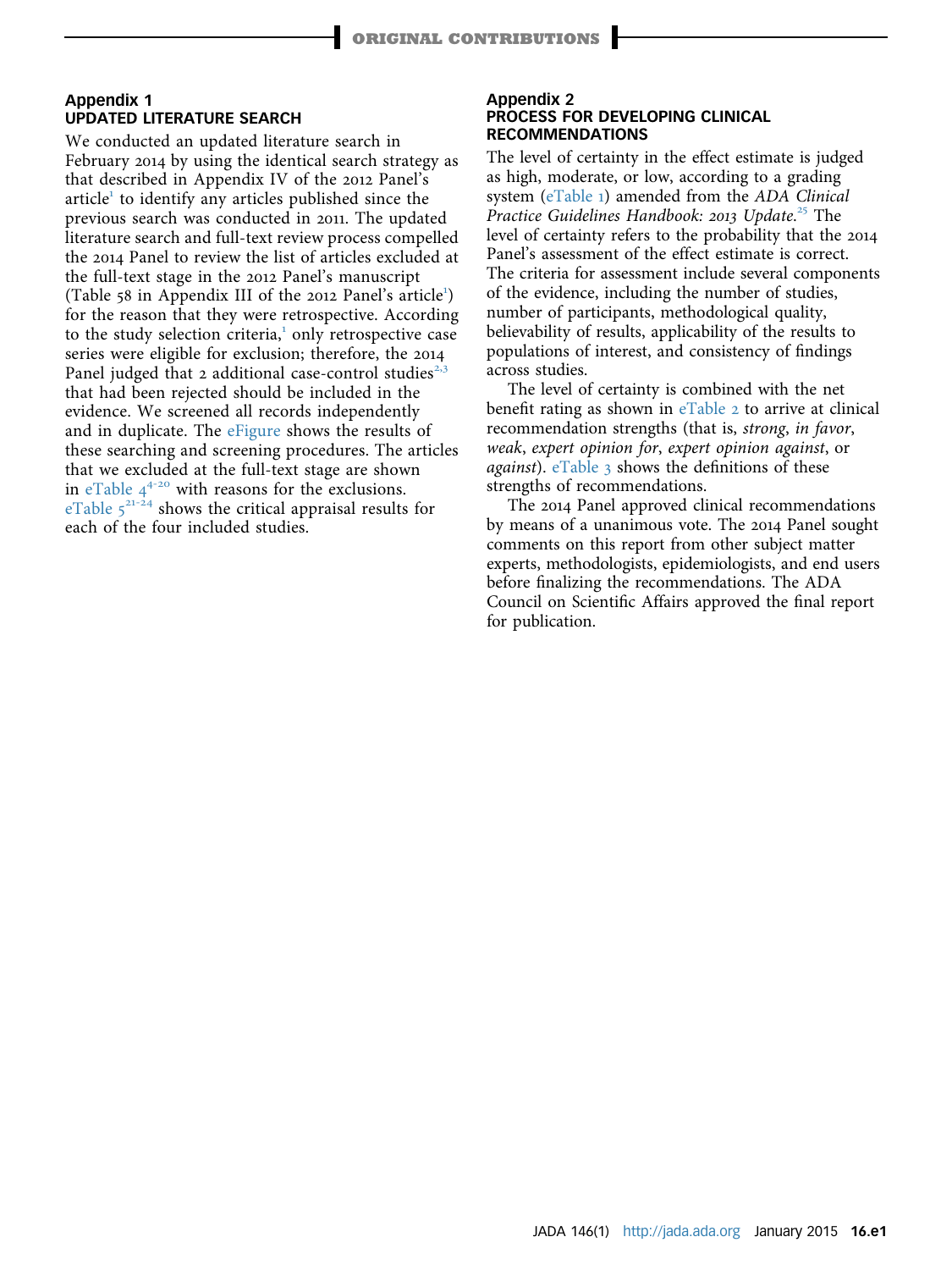

eFigure. Results of literature search and screening procedures.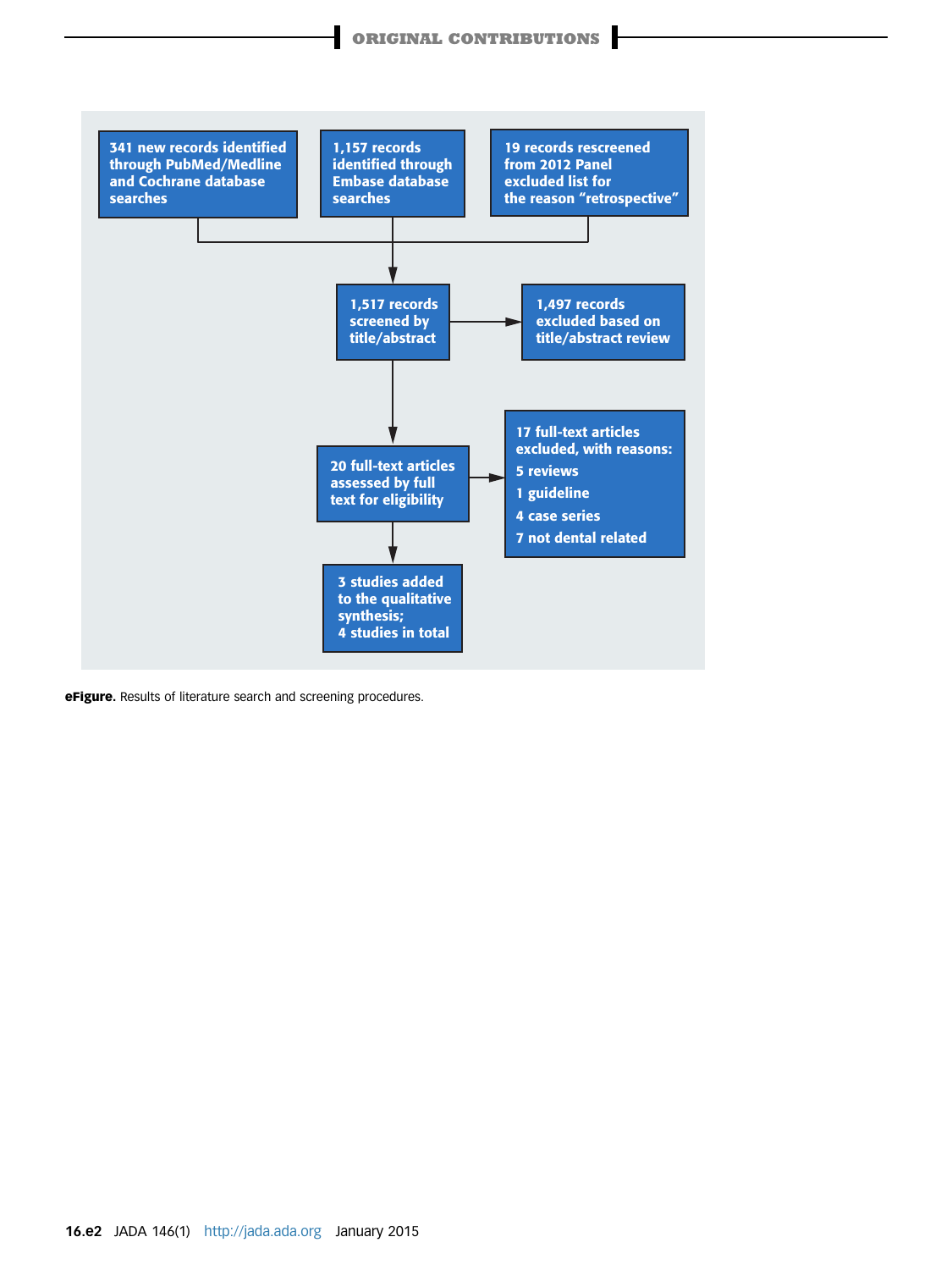| eTABLE 1                                               |                                                                                                                                                                                                                                                                                                                                                                                                                                                                                                                                                                                                                                 |  |  |
|--------------------------------------------------------|---------------------------------------------------------------------------------------------------------------------------------------------------------------------------------------------------------------------------------------------------------------------------------------------------------------------------------------------------------------------------------------------------------------------------------------------------------------------------------------------------------------------------------------------------------------------------------------------------------------------------------|--|--|
| Level of certainty categories.                         |                                                                                                                                                                                                                                                                                                                                                                                                                                                                                                                                                                                                                                 |  |  |
| <b>LEVEL OF CERTAINTY IN EFFECT</b><br><b>ESTIMATE</b> | <b>DESCRIPTION</b>                                                                                                                                                                                                                                                                                                                                                                                                                                                                                                                                                                                                              |  |  |
| <b>High</b>                                            | The body of evidence usually includes consistent results from well-designed, well-conducted studies in<br>representative populations. This conclusion is unlikely to be affected strongly by the results of future studies. This<br>statement is established strongly by use of the best available evidence.                                                                                                                                                                                                                                                                                                                    |  |  |
| <b>Moderate</b>                                        | As more information becomes available, the magnitude or direction of the observed effect could change, and this<br>change could be large enough to alter the conclusion.<br>This statement is based on preliminary determination from the current best available evidence, but confidence in<br>the estimate is constrained by 1 or more factors, such as<br>the number or size of studies:<br>- risk of bias of individual studies leading to uncertainty in the validity of the reported results;<br>- inconsistency of findings across individual studies; and<br>- limited generalizability to the populations of interest. |  |  |
| Low                                                    | More information could allow a reliable estimation of effects on health outcomes.<br>The available evidence is insufficient to support the statement, or the statement is based on extrapolation from the<br>best available evidence. Evidence is insufficient, or the reliability of estimated effects is limited by factors such as<br>the limited number or size of studies;<br>= important flaws in study design or methods leading to lack of validity;<br>substantial inconsistency of findings across individual studies; and<br>- findings not generalizable to the populations of interest.                            |  |  |

## eTABLE 2

# Balancing level of certainty and net benefit rating to arrive at<br>clinical recommendation strength.

| <b>LEVEL OF</b>  | <b>NET BENEFIT RATING</b>                          |                                                         |                                                                                      |  |
|------------------|----------------------------------------------------|---------------------------------------------------------|--------------------------------------------------------------------------------------|--|
| <b>CERTAINTY</b> | <b>Benefits Outweigh</b><br><b>Potential Harms</b> | <b>Benefits Balanced</b><br><b>With Potential Harms</b> | <b>No Benefit, Potential</b><br><b>Harms Outweigh Benefits,</b><br>or No Association |  |
| <b>High</b>      | Strong                                             | In Favor                                                | $\Delta$ gainei                                                                      |  |
| Moderate-        | In Favor<br>-----------                            | $M$ oak<br><b>WASHINGTON</b>                            | Against                                                                              |  |
| Low              |                                                    | Expert opinion for or expert opinion against            |                                                                                      |  |

## eTABLE 3

| Definitions for the strength of the |  |
|-------------------------------------|--|
| recommendation.                     |  |

| <b>RECOMMENDATION</b><br><b>STRENGTH</b> | <b>DEFINITION</b>                                                                                                     |
|------------------------------------------|-----------------------------------------------------------------------------------------------------------------------|
| <b>Strong</b>                            | Evidence strongly supports providing this<br>intervention.                                                            |
| <b>In Favor</b>                          | Evidence favors providing this intervention.                                                                          |
| Weak                                     | Evidence suggests implementing this<br>intervention after alternatives have been<br>considered.                       |
| <b>Expert Opinion For</b>                | Evidence is lacking; the level of certainty is low.<br>Expert opinion guides this recommendation.                     |
| <b>Expert Opinion</b><br><b>Against</b>  | Evidence is lacking; the level of certainty is low.<br>Expert opinion suggests not implementing this<br>intervention. |
| <b>Against</b>                           | Evidence suggests not implementing this<br>intervention or discontinuing ineffective<br>procedures.                   |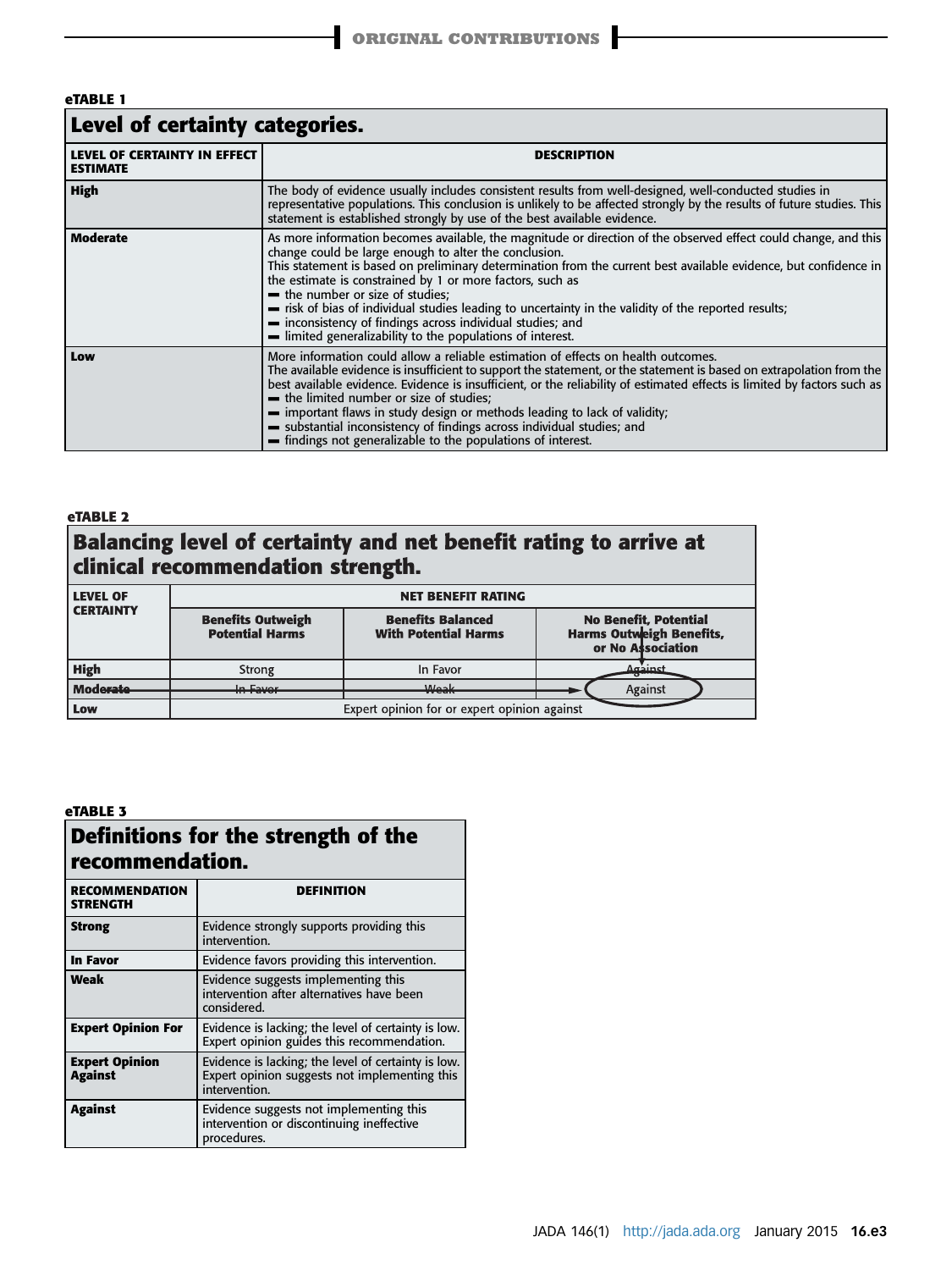| eTABLE 4                                         |                                                                                    |  |  |
|--------------------------------------------------|------------------------------------------------------------------------------------|--|--|
| Articles excluded at full-text stage.            |                                                                                    |  |  |
| <b>ARTICLE</b>                                   | <b>REASON FOR EXCLUSION</b>                                                        |  |  |
| Bell and Colleagues, <sup>4</sup> 1990           | Narrative review                                                                   |  |  |
| Chen and Colleagues, <sup>5</sup> 2014           | Not a study; work group question and answer                                        |  |  |
| Dubee and Colleaues. <sup>6</sup> 2013           | No dental exposure                                                                 |  |  |
| Gomez and Colleagues, <sup>7</sup> 2011          | <b>Ouestion and answer</b>                                                         |  |  |
| Jacobsen and Murray, <sup>8</sup> 1980           | Retrospective case series                                                          |  |  |
| Jacobson and Matthews, <sup>9</sup> 1987         | Retrospective case series from same population as 1986 article that is<br>included |  |  |
| LaPorte and Colleagues, <sup>10</sup> 1999       | Case series                                                                        |  |  |
| Legout and Colleagues, <sup>11</sup> 2012        | Review                                                                             |  |  |
| Marculescu and Colleagues, <sup>12</sup><br>2006 | No measure of dental outcomes                                                      |  |  |
| McGowan and Hendrey, <sup>13</sup> 1985          | Narrative review                                                                   |  |  |
| Mercuri. <sup>14</sup> 2012                      | Narrative review                                                                   |  |  |
| Sendi and Colleagues, <sup>15</sup> 2011         | Retrospective cohort with no dental exposure                                       |  |  |
| Sendi and Colleagues, <sup>16</sup> 2011         | Retrospective cohort with no dental exposure                                       |  |  |
| Seymour and Colleagues, <sup>17</sup> 2003       | Narrative review                                                                   |  |  |
| Tornero and Colleagues, <sup>18</sup> 2012       | Retrospective case series                                                          |  |  |
| <b>Waldman and Colleagues, 19</b><br>1997        | Retrospective case series                                                          |  |  |
| Zywiel and Colleagues, <sup>20</sup> 2011        | No measure of dental exposures                                                     |  |  |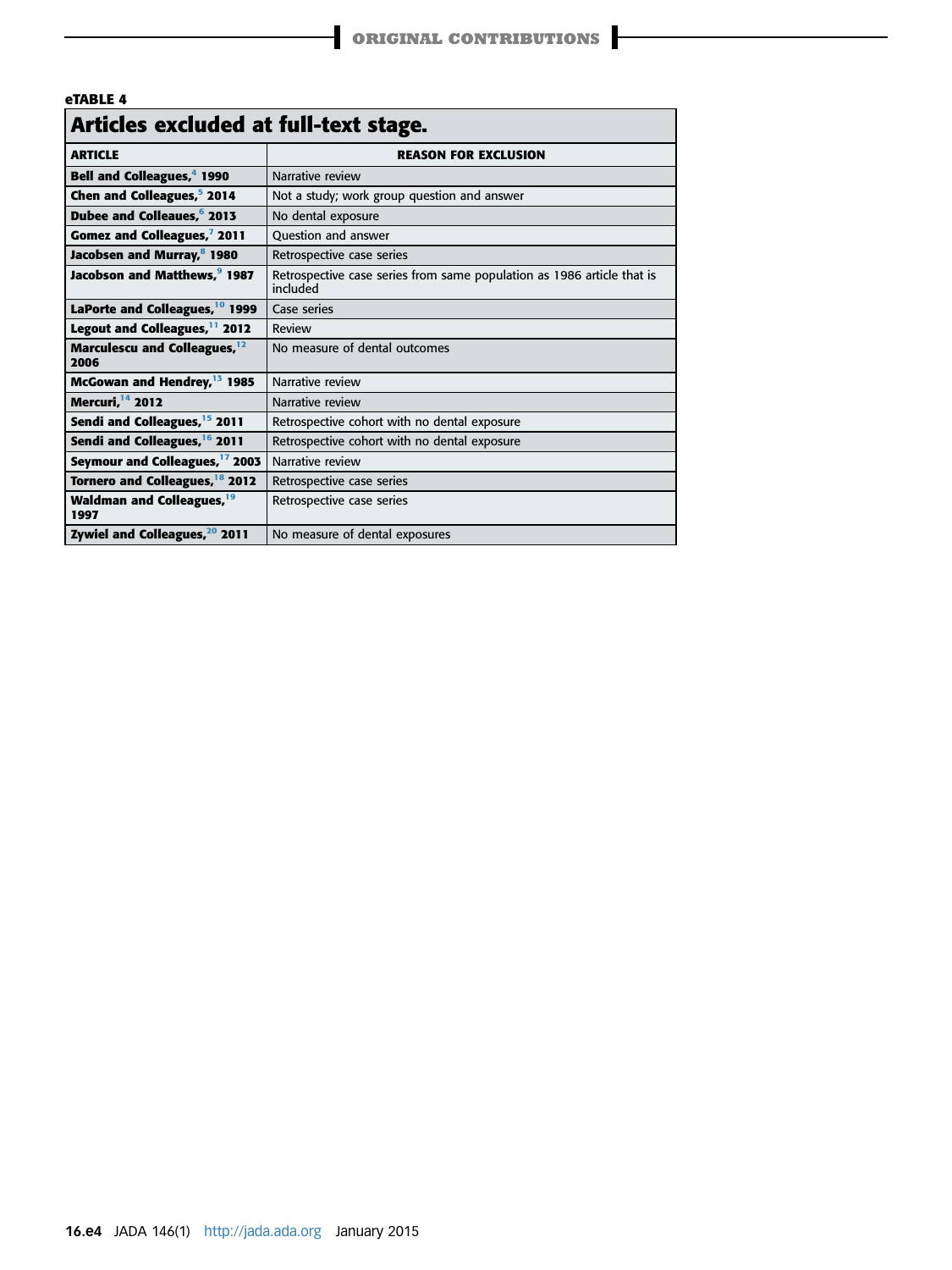# eTABLE 5

# Critical appraisals of the included studies.

| <b>QUESTIONS</b>                                                                           | <b>SKAAR AND</b><br>COLLEAGUES, <sup>21</sup> 2011                                                                                                                                                                                                                                                                   | SWAN AND<br>COLLEAGUES, <sup>3</sup> 2011                                                                                                                                                                                                                                                                                                                                                                                                                                                                                                           | <b>BERBARI AND</b><br>COLLEAGUES, <sup>22</sup> 2010                                                                                                                                                                                                                                                                                                                                                                                                                                                                                                                                                                                                                                            | <b>JACOBSON AND</b><br>COLLEAGUES, <sup>2</sup> 1986                                                                                                                                                                                                |
|--------------------------------------------------------------------------------------------|----------------------------------------------------------------------------------------------------------------------------------------------------------------------------------------------------------------------------------------------------------------------------------------------------------------------|-----------------------------------------------------------------------------------------------------------------------------------------------------------------------------------------------------------------------------------------------------------------------------------------------------------------------------------------------------------------------------------------------------------------------------------------------------------------------------------------------------------------------------------------------------|-------------------------------------------------------------------------------------------------------------------------------------------------------------------------------------------------------------------------------------------------------------------------------------------------------------------------------------------------------------------------------------------------------------------------------------------------------------------------------------------------------------------------------------------------------------------------------------------------------------------------------------------------------------------------------------------------|-----------------------------------------------------------------------------------------------------------------------------------------------------------------------------------------------------------------------------------------------------|
| <b>Did the Study Address</b><br>a Clearly Focused<br>Issue?                                | Yes: 1,000 participants from<br><b>Medicare Current Beneficiary</b><br>Survey. This was the cohort<br>from which the 168<br>participants of the case-<br>control study were selected.                                                                                                                                | Yes: It addressed sentinel<br>events associated with<br>prosthetic joint infection.                                                                                                                                                                                                                                                                                                                                                                                                                                                                 | Yes: The population was<br>selected on the basis of<br>outcomes, which were<br>patients with and without<br>prosthetic joint infection. The<br>risk factors (exposure) were<br>high- and low-risk dental<br>procedures with and without<br>antibiotics.                                                                                                                                                                                                                                                                                                                                                                                                                                         | Yes: The study examined the<br>association between dental<br>procedures and late<br>prosthetic joint infection.                                                                                                                                     |
| Did the Authors Use an<br><b>Appropriate Method to</b><br>Answer Their<br><b>Question?</b> | Yes: A nested case-control<br>study is appropriate to<br>answer the clinical question.                                                                                                                                                                                                                               | Yes: A nested case-control<br>study is appropriate to<br>answer the clinical question.                                                                                                                                                                                                                                                                                                                                                                                                                                                              | Yes: A case-control study starts<br>with the outcome and typically<br>looks retrospectively for<br>differences in exposure. Case-<br>control studies are excellent<br>for rare diseases or outcomes,<br>and this study addressed the<br>study question.                                                                                                                                                                                                                                                                                                                                                                                                                                         | Yes: A nested case-control<br>study is appropriate for<br>answering the clinical<br>question.                                                                                                                                                       |
| <b>Were the Case</b><br><b>Participants Recruited</b><br>in an Acceptable Way?             | Yes: Case participants were<br>recruited from the Medicare<br><b>Current Beneficiary Survey</b><br>database from 1997 through<br>2006. Case participants<br>were defined clearly as<br>having experienced a<br>prosthetic joint infection.                                                                           | Yes: Case participants were<br>patients with prosthetic joint<br>infection developing more<br>than 3 months<br>postoperatively, in 1,641<br>patients undergoing<br>arthroplasty between 1998<br>and 2006 at a tertiary<br>referral center. Seventeen<br>case patients were<br>identified.                                                                                                                                                                                                                                                           | Yes: Case participants were<br>patients with a prosthetic hip<br>or knee infection who were<br>hospitalized at the Mayo Clinic<br>(Rochester, MN) from<br>December 2001 through May<br>2006. Case patients appeared<br>to represent a geographically<br>diverse population as well<br>(Table 2 in the article). At 80%<br>power, we would need a total<br>sample of approximately 240<br>patients, or 120 per group. The<br>study had 339 patients per<br>group.<br>The power calculation is as<br>follows: $(0.30 - 0.15)$ ÷<br>$\sqrt{0.225(1-0.225)} = 0.36$<br>which is the standardized<br>difference. Using Altman's<br>nomogram <sup>23</sup> gives the total<br>sample at 240 patients. | Yes: The case participants<br>were recruited from<br>approximately 2,700<br>hospital and dental charts<br>from 2 hospitals in Michigan<br>from 1970 through 1983.<br>The authors identified 30<br>patients with late prosthetic<br>joint infection. |
| <b>Were the Control</b><br><b>Participants Selected</b><br>in an Acceptable Way?           | Yes: Selection of control<br>patients in a case-control<br>study is complex. The nested<br>case-control study format<br>was advantageous in that<br>the control patients were<br>selected from the same<br><b>Medicare Current Beneficiary</b><br>Survey database during the<br>same period as the case<br>patients. | Unable to determine:<br>Control patients were<br>identified from a central<br>institutional audit database.<br>It is unclear whether they<br>were similar to case patients<br>treated at the tertiary referral<br>center. Appropriate selection<br>of control patients is 1 of the<br>major problems with case-<br>control studies, and it is<br>curious why control patients<br>were not selected from the<br>same referral center or<br>geographic area. Control<br>patients were matched in a<br>3:1 ratio, resulting in 51<br>control patients. | Yes: Selection of control<br>patients in a case-control<br>study is rather complex. This<br>study's authors selected for<br>control patients those with a<br>prosthetic hip or knee,<br>hospitalized on an orthopedic<br>service, who did not have a<br>prosthetic joint infection.<br>Paired matching was not<br>performed (that is, individual<br>matching to attributes such as<br>age, sex, or smoking status).<br>However, frequency matching<br>was performed on the joint<br>arthroplasty location, resulting<br>in exactly the same number of<br>prosthetic hip ( $n = 164$ ) and<br>knee ( $n = 175$ ) replacements<br>in the case and control groups.                                 | Unable to determine: The<br>authors identified 100<br>patients without prosthetic<br>joint infection as control<br>patients. It is unclear<br>whether they were from the<br>same institutions or were<br>matched to case patients in<br>any way.    |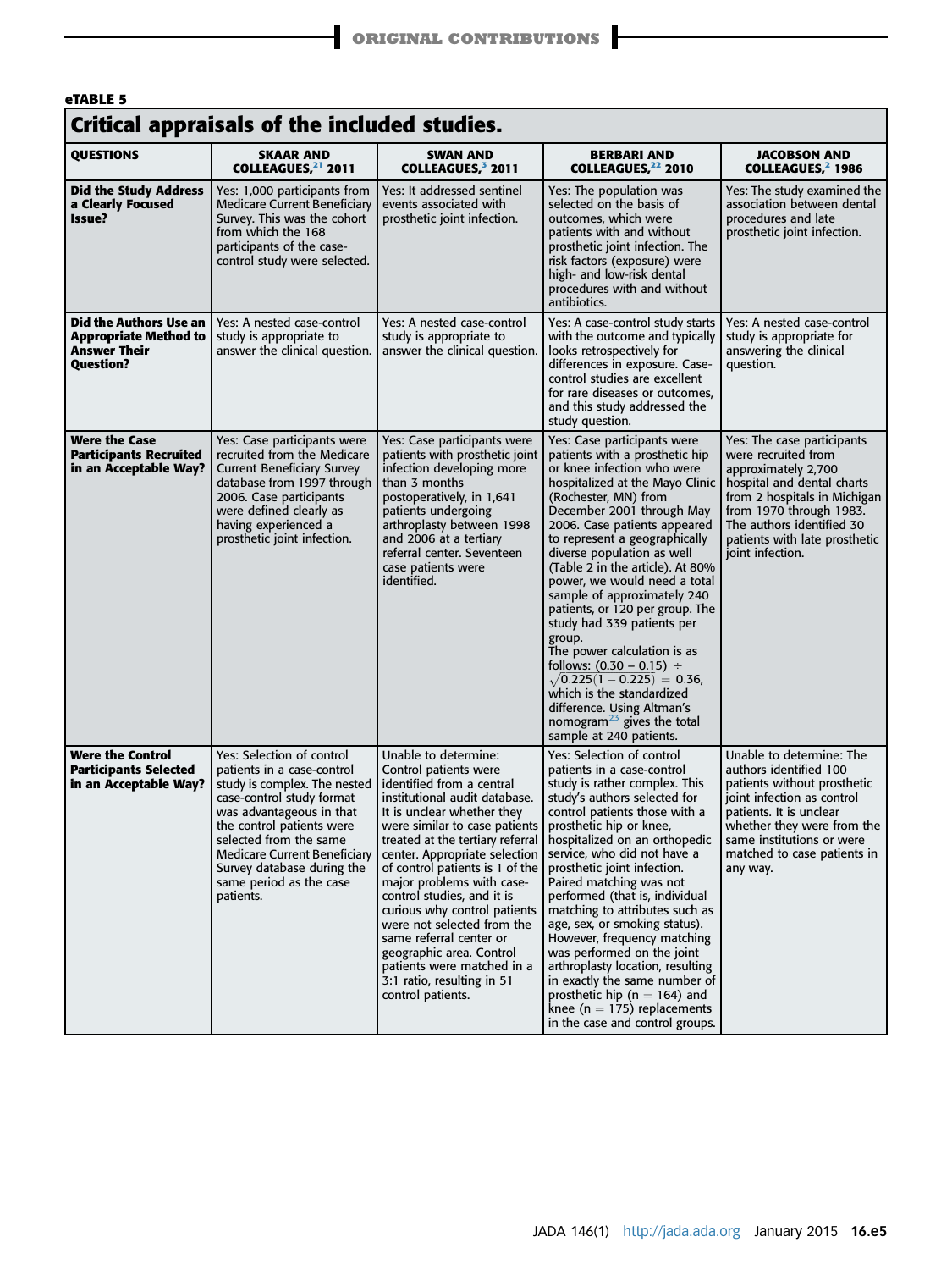# eTABLE 5 (CONTINUED)

| <b>QUESTIONS</b>                                                                                                                                                                                                                                              | <b>SKAAR AND</b><br>COLLEAGUES, <sup>21</sup> 2011                                                                                                                                                                                                                                                                                                                                                                                                                                                                                                                                                                                                        | <b>SWAN AND</b><br>COLLEAGUES, <sup>3</sup> 2011                                                                                                                                                                                                                                                                                                                                                                                                                                                                                                                                                                                                                                                                                                                                      | <b>BERBARI AND</b><br>COLLEAGUES, <sup>22</sup> 2010                                                                                                                                                                                                                                                                                                                                                                                                                                                                                                                                                                                                                     | <b>JACOBSON AND</b><br>COLLEAGUES, <sup>2</sup> 1986                                                                                                                                                                                                                                                                                                                                                                                                                                                                                                                                                                                                                        |
|---------------------------------------------------------------------------------------------------------------------------------------------------------------------------------------------------------------------------------------------------------------|-----------------------------------------------------------------------------------------------------------------------------------------------------------------------------------------------------------------------------------------------------------------------------------------------------------------------------------------------------------------------------------------------------------------------------------------------------------------------------------------------------------------------------------------------------------------------------------------------------------------------------------------------------------|---------------------------------------------------------------------------------------------------------------------------------------------------------------------------------------------------------------------------------------------------------------------------------------------------------------------------------------------------------------------------------------------------------------------------------------------------------------------------------------------------------------------------------------------------------------------------------------------------------------------------------------------------------------------------------------------------------------------------------------------------------------------------------------|--------------------------------------------------------------------------------------------------------------------------------------------------------------------------------------------------------------------------------------------------------------------------------------------------------------------------------------------------------------------------------------------------------------------------------------------------------------------------------------------------------------------------------------------------------------------------------------------------------------------------------------------------------------------------|-----------------------------------------------------------------------------------------------------------------------------------------------------------------------------------------------------------------------------------------------------------------------------------------------------------------------------------------------------------------------------------------------------------------------------------------------------------------------------------------------------------------------------------------------------------------------------------------------------------------------------------------------------------------------------|
| <b>Was the Exposure</b><br><b>Accurately Measured</b><br>to Minimize Bias?                                                                                                                                                                                    | Unable to determine: The<br>authors obtained the dental<br>records from the Medicare<br><b>Current Beneficiary Survey,</b><br>but those records were<br>based on patient self-<br>reporting. Thus, the<br>exposure is susceptible to<br>recall bias. In addition, there<br>did not appear to be any<br>masking of those assessing<br>the dental records, raising<br>the possibility of detection<br>bias.                                                                                                                                                                                                                                                 | No: The exposure data were<br>collected by means of phone<br>calls to both case and<br>control patients. This<br>method is highly susceptible<br>to recall or memory bias.                                                                                                                                                                                                                                                                                                                                                                                                                                                                                                                                                                                                            | Yes: Although measurement<br>bias cannot be ruled out owing<br>to uncertainty about what<br>exactly was being measured,<br>the authors obtained and<br>analyzed dental records. This<br>method minimized recall bias,<br>which commonly is assessed<br>by using a patient's memory<br>for details on exposure.<br>Furthermore, investigators<br>were masked during dental<br>record analysis, minimizing<br>detection bias.                                                                                                                                                                                                                                              | Unable to determine:<br>Although the authors used<br>dental charts in this study,<br>there is no mention of<br>assessor masking or a<br>detailed explanation of what<br>type of dental procedures<br>were performed.                                                                                                                                                                                                                                                                                                                                                                                                                                                        |
| A. What Confounding<br><b>Factors Have the</b><br><b>Authors Accounted</b><br>For?<br><b>B. Have the Authors</b><br><b>Taken Account of the</b><br><b>Potential Confounding</b><br><b>Factors in the Design,</b><br><b>Their Analysis, or</b><br><b>Both?</b> | A. They were matched for<br>age, sex, and Charlson<br>comorbidity index, which<br>measures many different<br>medical conditions. The<br>authors selected control<br>cases in a 3:1 ratio.<br>B. Yes: For design owing to<br>matching. Unable to<br>determine for analysis<br>because there was no<br>mention of logistic<br>regression analysis.                                                                                                                                                                                                                                                                                                          | A. Age, sex, and date of<br>surgery were the criteria the<br>authors used for matching.<br>This method has its<br>limitations, and cases should<br>have been matched based<br>on medical, socioeconomic,<br>and geographic factors.<br>B. Partially: The authors used<br>stepwise logistic regression<br>analysis to examine which<br>predictor variables (sentinel<br>events, including dental<br>procedures) were associated<br>significantly with prosthetic<br>joint infection.                                                                                                                                                                                                                                                                                                   | A. The authors used<br>geographic location, education<br>level, history of kidney disease,<br>history of malignancy, diabetes<br>mellitus, use of systemic<br>corticosteroids, rheumatoid<br>arthritis, use of<br>immunosuppressive<br>medications, smoking history,<br>body mass index, American<br>Society of Anesthesiologists<br>status, and sex.<br>B. Yes: The authors controlled<br>for many important<br>confounding factors by using<br>many covariates in a<br>propensity score, which was<br>calculated using logistic<br>regression analysis. The<br>authors used the propensity<br>score to control for the<br>propensity to visit a dentist<br>(exposure). | A. The authors have not<br>accounted for any<br>confounding factors. They<br>should have accounted for<br>many, including age, sex,<br>smoking status, multiple<br>medical conditions,<br>American Society of<br>Anesthesiologists status, and<br>geographic location.<br>B. No: The authors<br>performed no regression<br>analysis to account for the<br>effects of confounding<br>variables.                                                                                                                                                                                                                                                                              |
| <b>What Are the Results</b><br>of This Study?                                                                                                                                                                                                                 | The authors expressed main<br>results as both time to event<br>with hazard ratios (HRs) and<br>association with odds ratios<br>(ORs): HR = $0.78$ (95%)<br>confidence interval [CI],<br>$0.18 - 3.39$ ; OR = 0.56 (95%)<br>CI, 0.18-1.74); $P = .45$ .<br>Neither the HR nor the OR<br>was significant, although<br>they indicated a trend for a<br>reduction in the odds of<br>having dental procedures for<br>the PJI group. HRs were<br>stable and did not move<br>closer to the null value after<br>adjustment for confounding<br>factors. (This is a good thing<br>and shows that results are<br>not likely to be spurious<br>owing to confounding). | The 2 factors most<br>associated with PJI were<br>having more than 4<br>comorbidities (risk ratio<br>$[RR] = 3.4; 95\%$ Cl, 1.5-7.7)<br>and having cellulitis ( $RR =$<br>2.7; 95% CI, 1.15-6.3). RR is<br>not the appropriate<br>summary statistic to use<br>because risk cannot be<br>calculated with case-control<br>studies. OR should have<br>been used because it also is<br>the output of logistic<br>regression analysis. In<br>addition, the P values of<br>1.000 reported in Table 4 of<br>the article are incorrect,<br>further complicating the<br>statistical analysis presented<br>in the article. The crude OR<br>we calculated for dental<br>infection was 1.53, which by<br>itself is not clinically relevant<br>for association with<br>prosthetic joint infection. | The authors reported the main<br>results as an OR of 0.8 (95%<br>CI, 0.4-1.6; $P = .56$ ) for high-<br>risk dental procedures without<br>antibiotics.                                                                                                                                                                                                                                                                                                                                                                                                                                                                                                                    | The authors performed a<br>hypothesis test (Fisher exact<br>test) and reported that $P =$<br>.0005, although in the text it<br>was stated as .005. A Fisher<br>exact test is a form of $\chi^2$ test<br>and is appropriate for<br>obtaining a P value for binary<br>data when cells contain<br>values less than 5. We<br>performed a crude<br>calculation for an OR of 0.07,<br>confirming strong evidence<br>against the null hypothesis<br>of no association between<br>dental procedures and<br>prosthetic joint infection.<br>There was no adjusting for<br>confounding, and the results<br>imply that dental procedures<br>are associated with<br>protection from PJI. |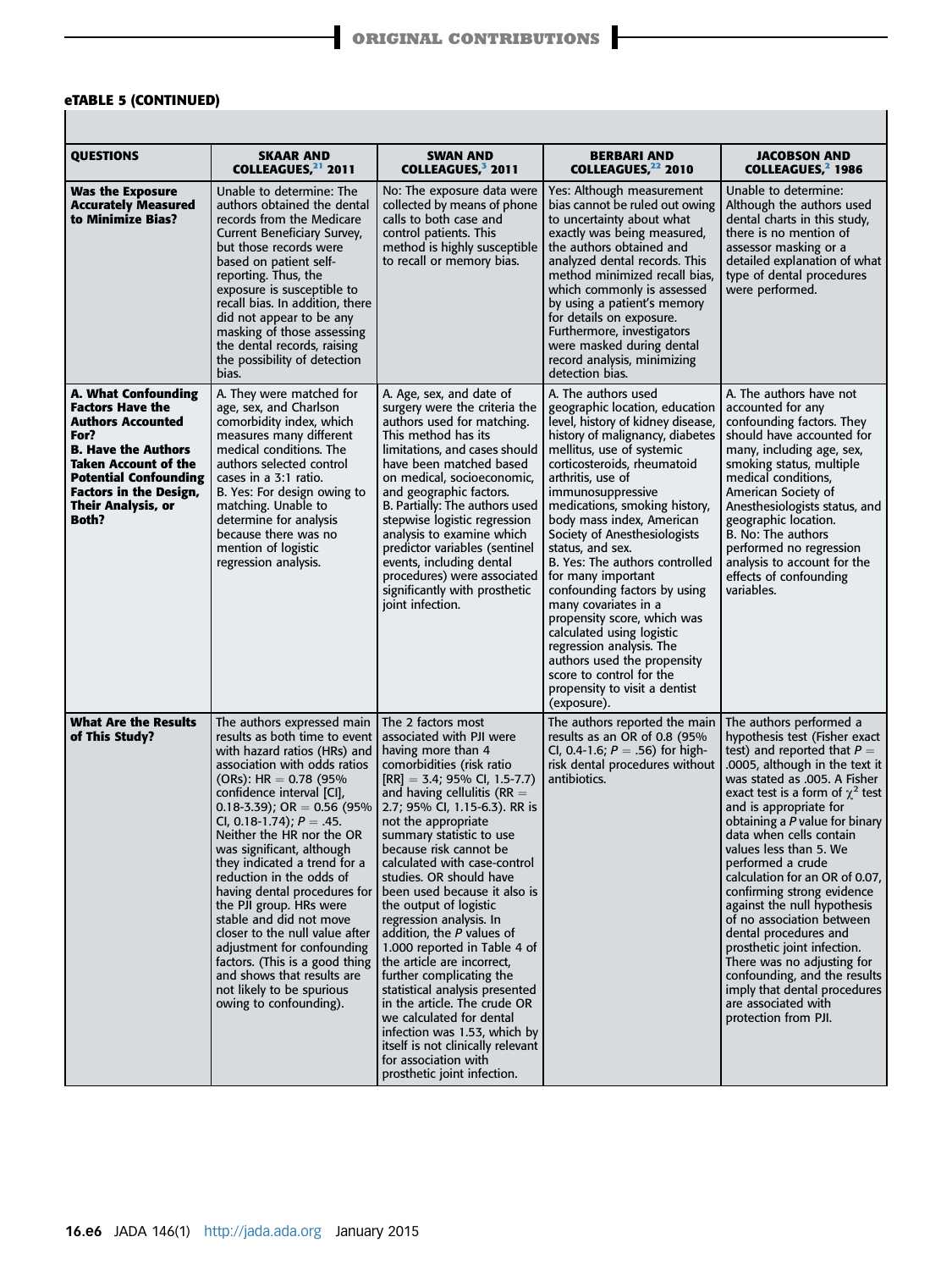# eTABLE 5 (CONTINUED)

| <b>QUESTIONS</b>                                                                      | <b>SKAAR AND</b><br>COLLEAGUES, <sup>21</sup> 2011                                                                                                                                                                                                                                                                                                                                                                                                                                                   | <b>SWAN AND</b><br>COLLEAGUES. <sup>3</sup> 2011                                                                                                                                                                                                                                                                                                                                                         | <b>BERBARI AND</b><br>COLLEAGUES. <sup>22</sup> 2010                                                                                                                                                                                                                             | <b>JACOBSON AND</b><br>COLLEAGUES. <sup>2</sup> 1986                                                                                                                                                                                                                    |
|---------------------------------------------------------------------------------------|------------------------------------------------------------------------------------------------------------------------------------------------------------------------------------------------------------------------------------------------------------------------------------------------------------------------------------------------------------------------------------------------------------------------------------------------------------------------------------------------------|----------------------------------------------------------------------------------------------------------------------------------------------------------------------------------------------------------------------------------------------------------------------------------------------------------------------------------------------------------------------------------------------------------|----------------------------------------------------------------------------------------------------------------------------------------------------------------------------------------------------------------------------------------------------------------------------------|-------------------------------------------------------------------------------------------------------------------------------------------------------------------------------------------------------------------------------------------------------------------------|
| <b>How Precise Are the</b><br><b>Results? How Precise</b><br>Is the Estimate of Risk? | P values showed extremely<br>weak evidence against the<br>null hypothesis. CIs were<br>rather wide, meaning there<br>is a lack of precision around<br>the summary estimates (HR<br>and OR). However, the CIs<br>were similar to those in the<br>Berbari and colleagues <sup>22</sup><br>study, which had a much<br>bigger sample, which shows<br>the statistical efficiency of a<br>nested case-control study-<br>that is, by 3:1 matching, one<br>maintains a great degree of<br>statistical power. | The CIs were wide,<br>indicating imprecision with<br>the summary estimate.                                                                                                                                                                                                                                                                                                                               | The CIs were wide, owing to<br>the low number of events in<br>each group.                                                                                                                                                                                                        | We have no measure of<br>precision because the<br>authors did not report CIs.                                                                                                                                                                                           |
| Do You Believe the<br><b>Results?</b>                                                 | Yes: Owing to good<br>methodology and because<br>we were not rejecting the<br>null value, the results<br>appeared valid-that is,<br>observational studies with<br>positive results are likely to<br>have false–positive<br>findings. $24$                                                                                                                                                                                                                                                            | No: ORs are always further<br>away from the null value<br>than are RRs, and it seems as<br>if more than 4 comorbidities<br>and cellulitis would have<br>ORs around 4.5 or 5. The<br>magnitude of these ORs<br>would appear to be clinically<br>relevant to developing PJI.<br>However, the many<br>methodological and<br>statistical shortcomings with<br>this article render the results<br>unreliable. | Yes: This study's authors did a<br>good job on several fronts<br>from a power calculation,<br>selection of control patients,<br>propensity score, masking<br>outcomes assessors, and<br>seeking dental records rather<br>than relying on patients'<br>memories of dental visits. | No: Given the lack of<br>information about control<br>patients, and no matching or<br>adjusting for confounding<br>factors, it is unclear how<br>accurate the results<br>presented actually are.                                                                        |
| <b>Can the Results Be</b><br><b>Applied to the Local</b><br><b>Population?</b>        | Yes: The Medicare Current<br>Beneficiary Survey would<br>appear to be a<br>representative sample of<br>patients receiving prosthetic<br>joints.                                                                                                                                                                                                                                                                                                                                                      | Yes: The patient population<br>in this study appears to be<br>similar in nature to the local<br>population.                                                                                                                                                                                                                                                                                              | Yes: The participants appear to<br>be similar to many populations<br>undergoing this type of<br>orthopedic surgery.                                                                                                                                                              | Unable to determine:<br>Although the patient<br>population was probably<br>representative of patients<br>with prosthetic joint<br>infection, given the<br>methodological and<br>statistical shortcomings of<br>the article, its external<br>validity can be questioned. |
| Do the Results of This<br><b>Study Fit With Other</b><br>Available Evidence?          | Yes: This study's results are<br>in alignment with those of<br>other case-control studies<br>showing no association<br>between dental procedures<br>and prosthetic joint<br>infection.                                                                                                                                                                                                                                                                                                               | Yes: Certainly the<br>association between<br>prosthetic joint infection and<br>cellulitis and, to a certain,<br>extent comorbidities fits<br>with what has been reported<br>in other studies on this topic.                                                                                                                                                                                              | Yes: The results are consistent<br>with those of other<br>observational studies.                                                                                                                                                                                                 | No: The authors of the 3<br>other case-control studies all<br>failed to reject the null value.<br>This study's authors<br>presented strong evidence<br>against the null value.                                                                                          |